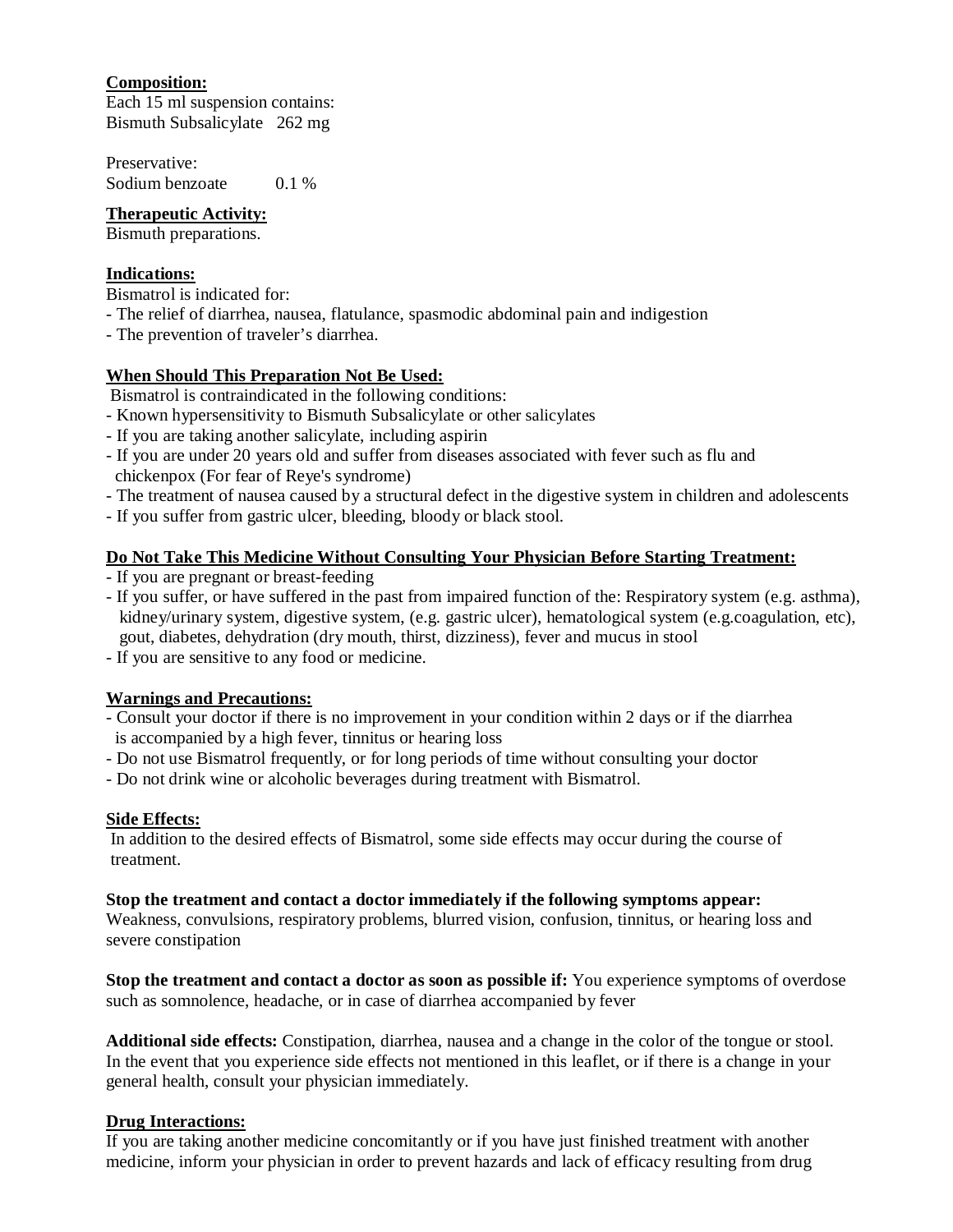interactions. This is especially important for the following drugs: Anticoagulants, Antidiabetic agents, Antigout medicines (Probenecid or Sulfinpyrazone), Aspirin and Salicylates, Tetracyclines and Arthritis medicines.

## **To Avoid Poisoning:**

- 1. Keep the medicine out of the reach of children
- 2. If an excessive dose is taken, or if a child swallowed the medication accidentally, seek help at an emergency and take the remaining medicine with you
- 3. Do not induce vomiting without consulting the physician
- 4. Do not take your medication in the dark, always read the label and make sure you are using the right medication
- 5. Always notice the expiry date and never use the medicine after the mentioned date
- 6. Avoid exposure of the drug to excessive heat and humidity during storage
- 7. Use the drug only as prescribed.

## **Recommended Dosage:**

- Adults:1 dose (30 ml)
- Children from 9-12 years old: 15 ml
- Children from 6-9 years old: 10 ml
- Children from 3-6 years old: 5 ml
- Children below 3 years old: Consult a doctor
- Repeat the dose every 30 to 60 minutes as required, up to 8 doses per 24 hours.

## **Direction For Use:**

- Use the enclosed measuring cup when measuring the dose of the suspension
- Shake the bottle well before each use
- Bismatrol can be taken with or without food
- Drink plenty of caffeine-free beverages to overcome the loss of fluids caused by diarrhea
- Do not exceed the recommended dose.
- -

### **Missed Dose:**

- Take the missed dose as soon as you remember, unless it is almost the time for your next dose, skip the missed one and continue as your regular dose schedule
- Do not double the dose to make up the missed dose.

### **Storage:**

Store at temperature between 15-30ºC Do not refrigerate.

### **Presentation:**

A bottle of 100 ml suspension with a measuring cup.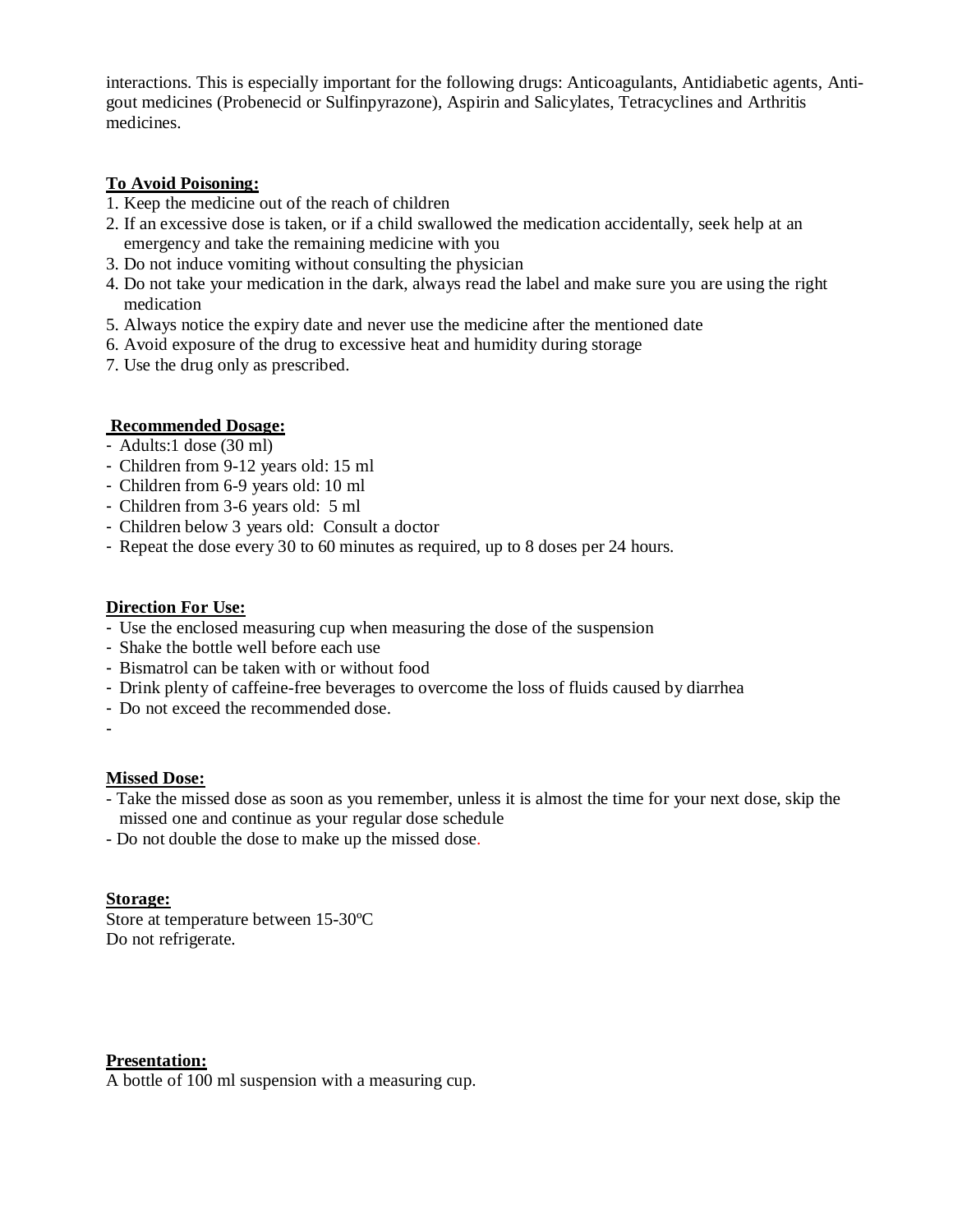

81, Al-Madaress Str. P.O. Box 58 Beit Jala - Palestine http: //www.beitjalapharma.com

 **1405145-1**

**بیزماترول معلَّق** 

**التركیبة الدوائیة:**  كل ١٥ مل من المعل َّق یحتوي على: بیزموث سبسالیسیلات ٢٦٢ ملغم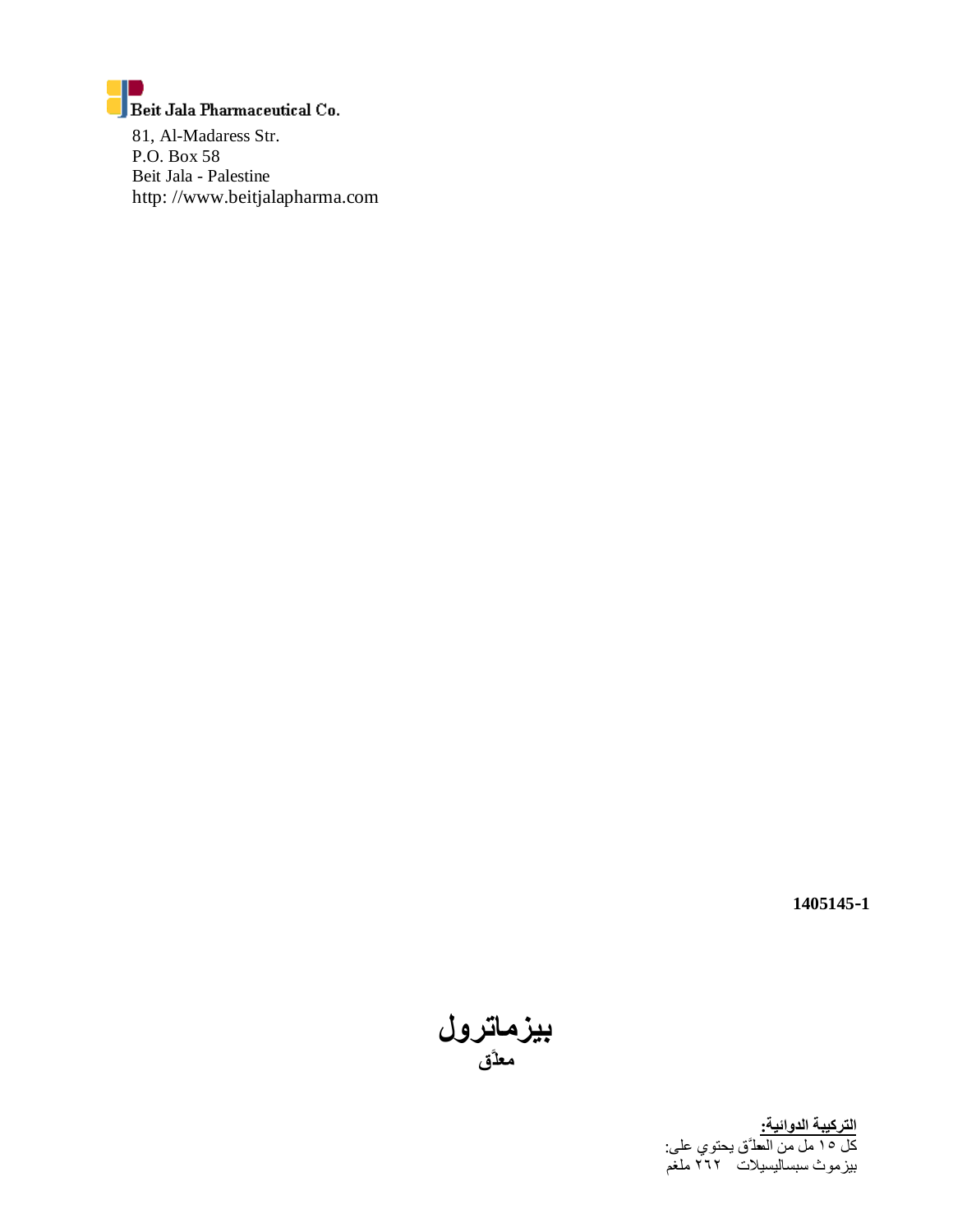المادة الحافظة: بنزوات الصودیوم ٠٫١ ٪

#### **الفاعلیة العلاجیة:**

مستحضرات بیزموث.

#### **الاستعمالات:**

یستخدم بیزماترول في الحالات التالیة: - التخفیف من الإسھال، الغثیان، الغازات، آلام مغص المعدة و عسر الھضم - الوقایة من إسھال المسافر.

### **متى یمنع استعمال ھذا العلاج:**

یمنع استخدام بیزماترول في الحالات التالیة: - وجود حساسیة معروفة للبیزموث سبسالیسیلات أو السالیسیلات الأخرى - إذا كنت تتناول سالیسیلات أخرى، من بینھا الأسبرین **-** إذا كنت أقل من ٢٠ سنة و تعاني من أمراض مصحوبة بحرارة مثل الإنفلونزا و الجدري (خوفا ً من متلازمة راي) - معالجة الغثیان الذي سببھ خلل في الجھاز الھضمي لدى الأطفال و البالغین - إذا كنت تعاني من قرحة معدیة، نزیف، براز دموي أو أسود.

### **لا تستخدم ھذا الدواء دون استشارة طبیبك قبل بدء العلاج:**

- إذا كنت حاملا ً أو مرضعة - إذا كنت تعاني، أو عانیت في الماضي من خلل في وظیفة: الجھاز التنفسي (مثل ربو)، الكلى/الجھاز البولي، الجھاز الھضمي (مثل قرحة معدیة)، جھاز الدم (مثل التخثر و ما شابھ)، النقرس، السكري، جفاف (جفاف الفم، عطش، دوخة)، حمى و مخاط في البراز - إذا كنت تعاني من حساسیة لأي طعام أو دواء.

#### **التحذیرات و الاحتیاطات:**

- **-** إستشر طبیبك إذا لم یطرأ تحسن على حالتك خلال یومین أو إذا ترافق الإسھال مع حمى مرتفعة، طنین في الأذن أو فقدان السمع - لا تستخدم بیزماترول في أحیان متقاربة أو لفترات طویلة بدون استشارة طبیبك
	- لا تقم بشرب النبیذ أو المشروبات الكحولیة خلال فترة العلاج ببیزماترول.

## **الأعراض الجانبیة:**

إضافة إلى التأثیرات العلاجیة المرغوبة لبیزماترول، قد تحدث بعض الأعراض الجانبیة خلال فترة العلاج.

**أوقف العلاج و راجع طبیب فوراً إذا ظھرت الأعراض التالیة:** ضعف، تشنجات، مشاكل تنفسیة، عدم وضوح الرؤیة، ارتباك، طنین في الأذن، أو فقدان السمع، و إمساك حاد

**أوقف العلاج و راجع طبیب في أسرع وقت ممكن إذا:** عانیت من أعراض جرعة زائدة مثل النعاس، الصداع، أو في حالة الإسھال المصحوب بحرارة

**أعراض جانبیة إضافیة:** إمساك، إسھال، غثیان و تغیر في لون اللسان أو البراز.

في حال عانیت أعراض جانبیة غیر مذكورة في ھذه النشرة، أو إذا كان ھناك تغیر في وضعك الصحي العام، استشر طبیبك فورا ً .

#### **التفاعلات بین الادویة:**

إذاكنت تستخدم دواءً آخر في نفس الوقت أو انتھیت مؤخرا ً من العلاج بدواء آخر، أعلم طبیبك بذلك لتجنب المخاطر وقلة نجاعة العلاج التي تنتج من التفاعلات بین الأدویة.ھذا مھم خاصة للأدویة التالیة: مضادات التخثر، مضادات السكري، الأدویة المضادة للنقرس (بروبینیساید أو سلفینبیرازون)، أسبیرین، و سالیسالات، التیتراسیكلین وأدویة الروماتیزم.

#### **لتجنب التسمم:**

.١ إحفظ الدواء بعیدا ً عن متناول أیدي الأطفال .٢ إذا تناولت جرعة زائدة أو إذا تناول طفل الدواء عن طریق الخطأ، یجب التوجھ مباشرة الى قسم الطوارئ مع أخذ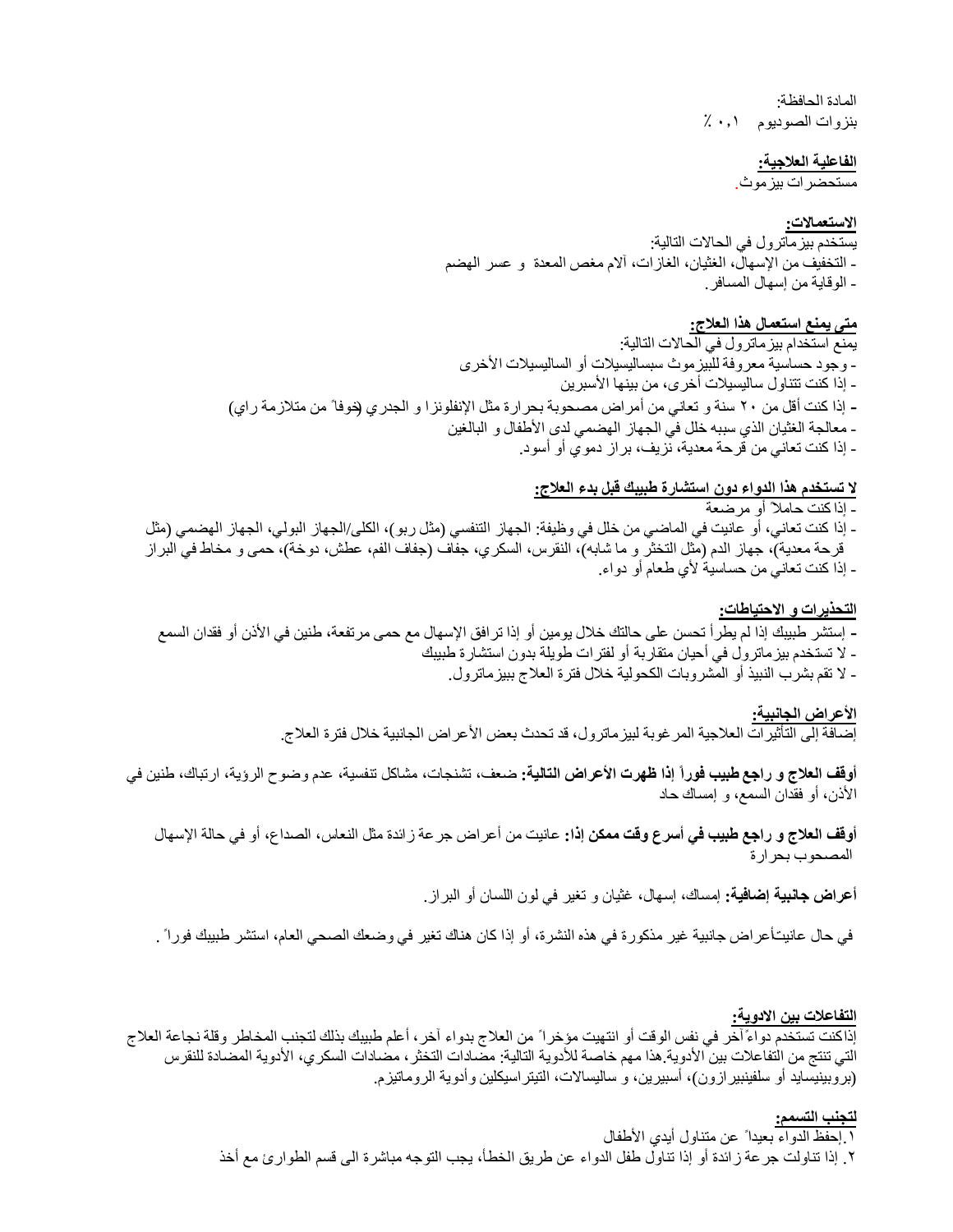الكمیة المتبقیة من الدواء .٣ لا تحاول إحداث التقیؤ دون استشارة الطبیب .٤ لا تتناول دواءك في الظلام و اقرأ التعلیمات لتتأكد أنك تأخذ الدواء الموصوف لك .٥ انتبھ دائما لتاریخ نھایة صلاحیة الدواء ولا تأخذ الدواء بعد تاریخ الإنتھاء المذكور .٦ تجنب تعریض الدواء للحرارة والرطوبة الشدیدتین خلال فترة التخزین .۷ تناول الدواء حسب الوصفة فقط .

**الجرعة الموصى بھا:**  - البالغین: جرعة واحدة (٣٠ مللیتر) - الأطفال من عمر ٩-٦ سنوات : ١٥ مللیتر - الأطفال من عمر ٦-٣ سنوات : ١٠ مللیتر - الأطفال أقل من ٣ سنوات : استشر طبیب - كرر الجرعة كل ٣٠ إلى ٦٠ دقیقة عند اللزوم، حتى ٨ جرعات خلال ٢٤ ساعة.

**تعلیمات الاستخدام**: - استخدم وعاء القیاس المرفق عند قیاس جرعة المعل َّق -خض العلبة جیدا ً قبل كل استعمال - یمكن تناول بیزماترول مع أو بدون طعام - قم بشرب الكثیر من المشروبات الخالیة من الكافیین للتغلب على فقدان السوائل الناتج عن الإسھال - لا تتجاوز الجرعة الموصى بھا.

**في حال نسیان الجرعة:**  - خذ الجرعة المنسیة حالما تتذكر، ولكن ٳذا إقترب موعد الجرعة الثانیة، اترك الجرعة المنسیة وأكمل حسب جدول الجرعات الاعتیادي - لا تقم بمضاعفة الجرعة لتعویض الجرعة المنسیة .

> **التخزین:**  احفظ الدواء على درجة حرارة ما بین -١٥ °٣٠م لا تحفظ الدواء في الثلاجة.

**العبوة:**  عبوة تحتوي على ١٠٠مل معل َّق مع وعاء القیاس المدرج.

شركة بيت جالا لصناعة الأدوية <mark>.</mark><br>.

 شارع المدارس رقم ٨١ ص . ب ٥٨ بیت جالا - فلسطین http: //www.beitjalapharma.com